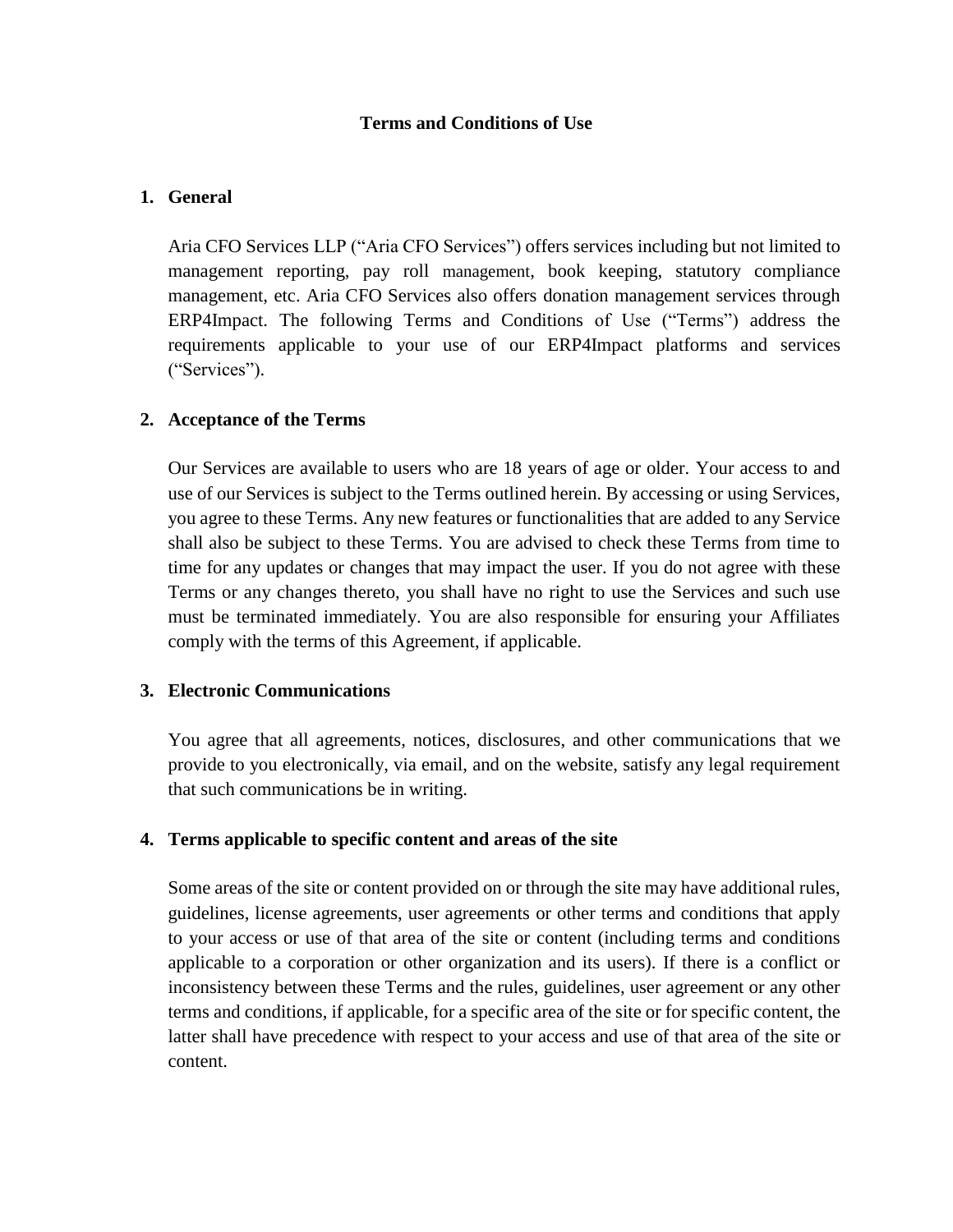## **5. License**

We, hereby, grant you a limited, non-exclusive, non-sub licensable and non-transferable license to use the Services, subject to your acceptance to Terms specified herein. We strictly prohibit any unauthorized use, reproduction, modification, distribution, transmission, republication, display or performance of the Services or any component thereof. You are permitted to copy information from the Services only to the extent of your own use of the Services. Otherwise, you have no permission to reproduce, duplicate, copy, sell, resell, license, rent or otherwise exploit for commercial purpose, any portion of the Services that is not expressly permitted by Aria CFO Services. Unless specifically authorized in writing, we strictly prohibit the commercial use or public dissemination of any information and data gathered from Aria CFO Services. You retain ownership of the data you provide in connection with the Services, except that you grant Aria CFO Services a limited license to use any data you provide in connection with the Services to: (i) provide you with the Services; (ii) support and improve the Services; (iii) collate, aggregate, analyse, or combine such data in aggregate or summary form.

## **6. Use of Services**

Your use of services is subject to all agreements such and other terms and conditions that accompanies or is included with the services, as applicable.

- a. By creating an ERP4Impact platform and services user account, you consent to:
	- i. provide accurate, true, complete and current information about your organization;
	- ii. maintain and without delay update the data required for registration to keep it accurate, current, true and complete;
	- iii. use the account you created only to access the Service;
	- iv. prevent anyone else from using your account to access the Service; and
	- v. not use the name of another individual with the purpose to impersonate that individual or in a manner that otherwise leads to confusion regarding the origin of your account.
- b. You will not, and if you are the customer, will not allow or authorize its users to, use our Services to:
	- i. transfer the Services or otherwise make it available to any third party;
	- ii. provide any service based on the Services without prior written permission;
	- iii. use the third party links to sites without agreeing to their website terms  $\&$ conditions;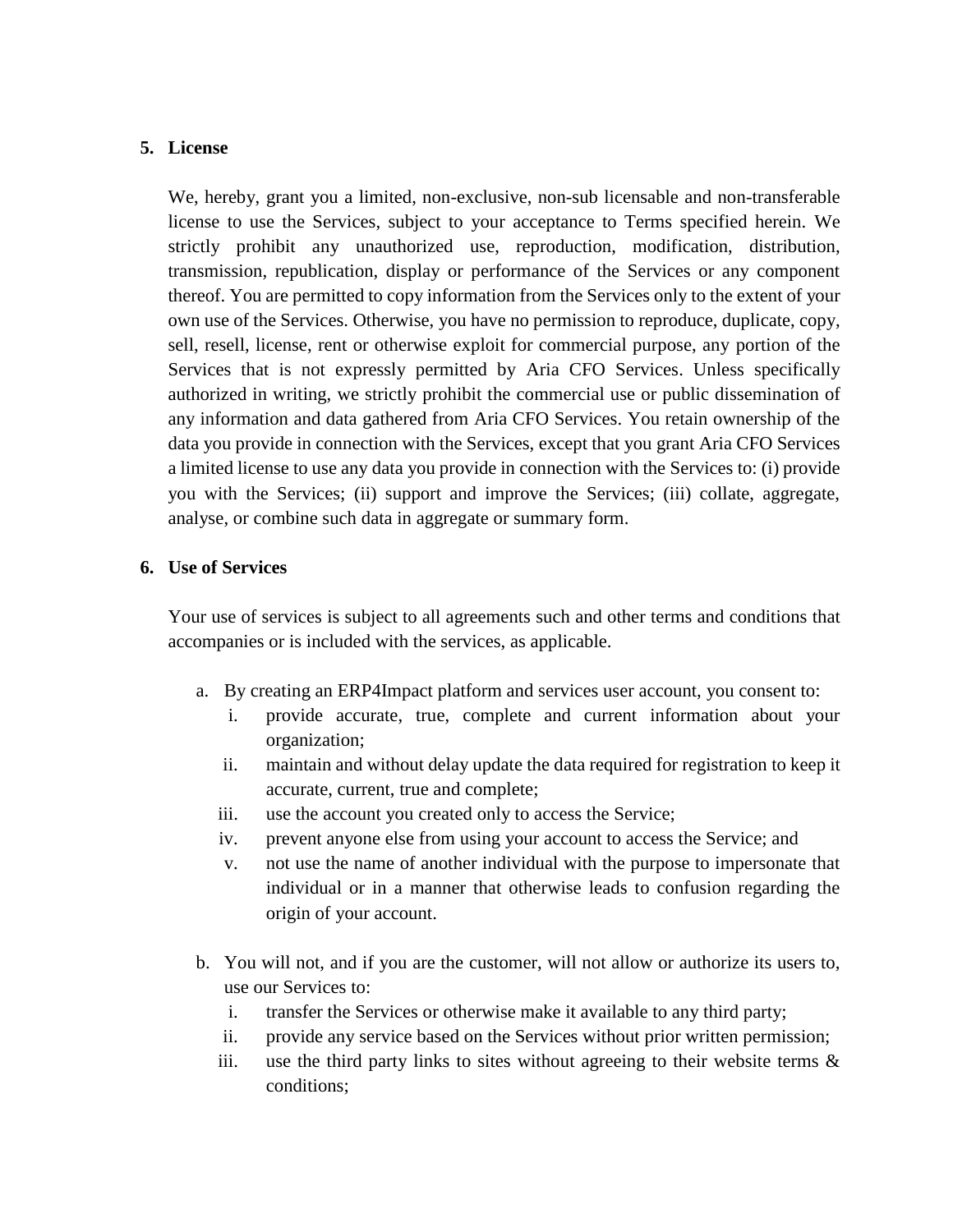- iv. post links to third party sites or use their logo, company name, etc. without their prior written permission;
- v. host, display, upload, modify, publish, transmit, store, update or share any information that belongs to another person and to which you do not have any right, including personal or confidential information of any person or entity without obtaining consent or permission from such person or entity;
- vi. use the Services in any manner that could damage, disable, overburden, impair or harm any server, network, computer system, resource of Aria CFO Services;
- vii. use our Services in any manner that threatens the unity, integrity, defence, security or sovereignty of India, friendly relations of India with other countries, or public order, or causes incitement to the commission of any cognizable offence or prevents investigation of any offence or is insulting other countries;
- viii. create a false identity to mislead any person as to the identity or origin of any communication;
- ix. use the services for transmitting information that is patently false and untrue, and is written or published in any form, with the intent to mislead or harass a person, entity or agency for financial gain or to cause any injury to any person; or
- x. use the services in a manner that relates to or encourages any activity prohibited by law in India.
- xi. reverse engineer, decompile or disassemble the Software.
- xii. publish the Software for others to copy; e. rent, lease or lend the Software
- c. You are, and if you are the customer, ensure that your users are prohibited to take any actions that:
	- i. infringe on or dilute any Services or third party copyright, patent, trademark, trade secret or other proprietary rights or rights of publicity or privacy;
	- ii. violate any applicable law, statute, ordinance or regulation;
	- iii. are defamatory, libelous, trade libelous, threatening, harassing, or obscene;
	- iv. interfere with or disrupt usage of Services;
	- v. involve knowingly distributing viruses, Trojan horses, worms, or other similar harmful malware;
	- vi. encourage conduct that violates any applicable local, state, national or international laws or regulations; or
	- vii. involve the unauthorized access to the Services.

If you violate any portion of this section, you accept sole responsibility for all remedial actions and costs related to such violation, including compliance efforts and costs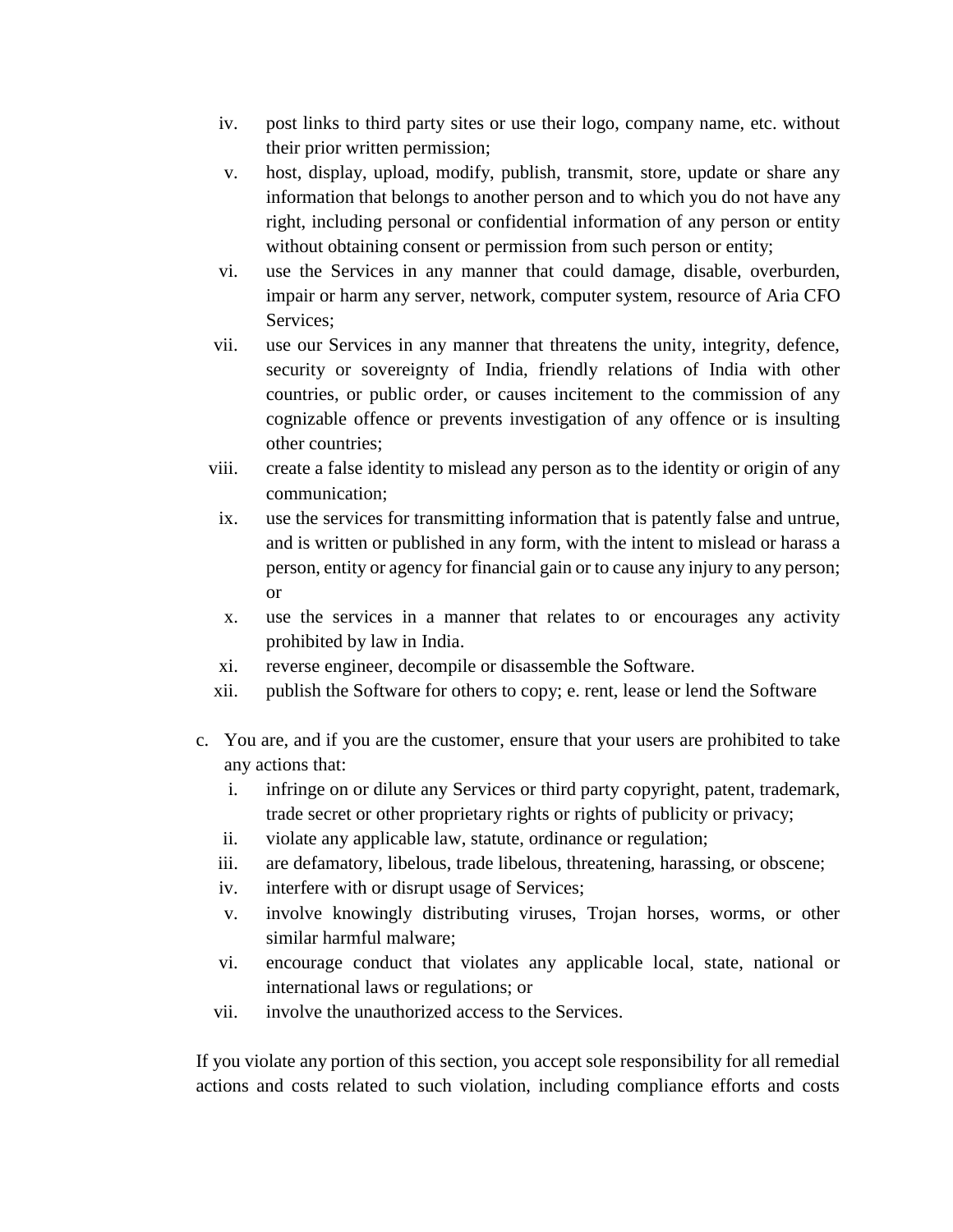associated with statutory obligations, government investigations or other legal remedies.

## **7. User Accounts**

In order to access certain components of the Services, you must sign up for a user account and provide certain required information. You agree to be solely responsible for providing true, accurate, current, and complete information and for maintaining the confidentiality of your user name, password, account credentials, and other sensitive information. You are responsible for all activities that occur in your user account and agree to inform Aria CFO Services immediately of any unauthorized use of ERP4Impact user account by sending an email to info@ariaadvisory.in

As users of the account, you are entitled to regular updates in the software for maintenance and upkeep of the Services if the subscriptions are active and paid. We reserve the right to terminate user accounts that remain unpaid for a continuous period of thirty (30) days. In the event of such termination, all data associated with such user account will be deleted. We will provide you prior notice of such termination and option to back-up your data. The data deletion policy may be implemented with respect to any or all of the Services. Each Service will be considered an independent and separate service for the purpose of calculating the period of inactivity. In other words, activity in one of the Services is not sufficient to keep your user account in another Service active. In case of accounts with more than one user, if at least one of the users is active, the account will not be considered inactive.

# **8. Privacy Policy**

Aria CFO Services has developed a policy to address your privacy concerns. For more information, please see Aria CFO Services Privacy Policy. Any personal information collected on the ERP4Impact platform may be accessed and stored globally and will be treated in accordance with Aria CFO Services Privacy Policy. Your election to use the Services indicates your acceptance of the terms of the Aria CFO Services Privacy Policy.

# **9. Fees and Payments**

The Services are available under subscription plans of various durations as prescribed by Aria CFO Services in User License Agreement. Payments for subscription plans can be made via bank transfers or cheque payment or any other modes as prescribed by Aria CFO Services in User License Agreement. Prepayments are non-refundable. From time to time, we may change the price of any Service. Any increase in charges will not apply until the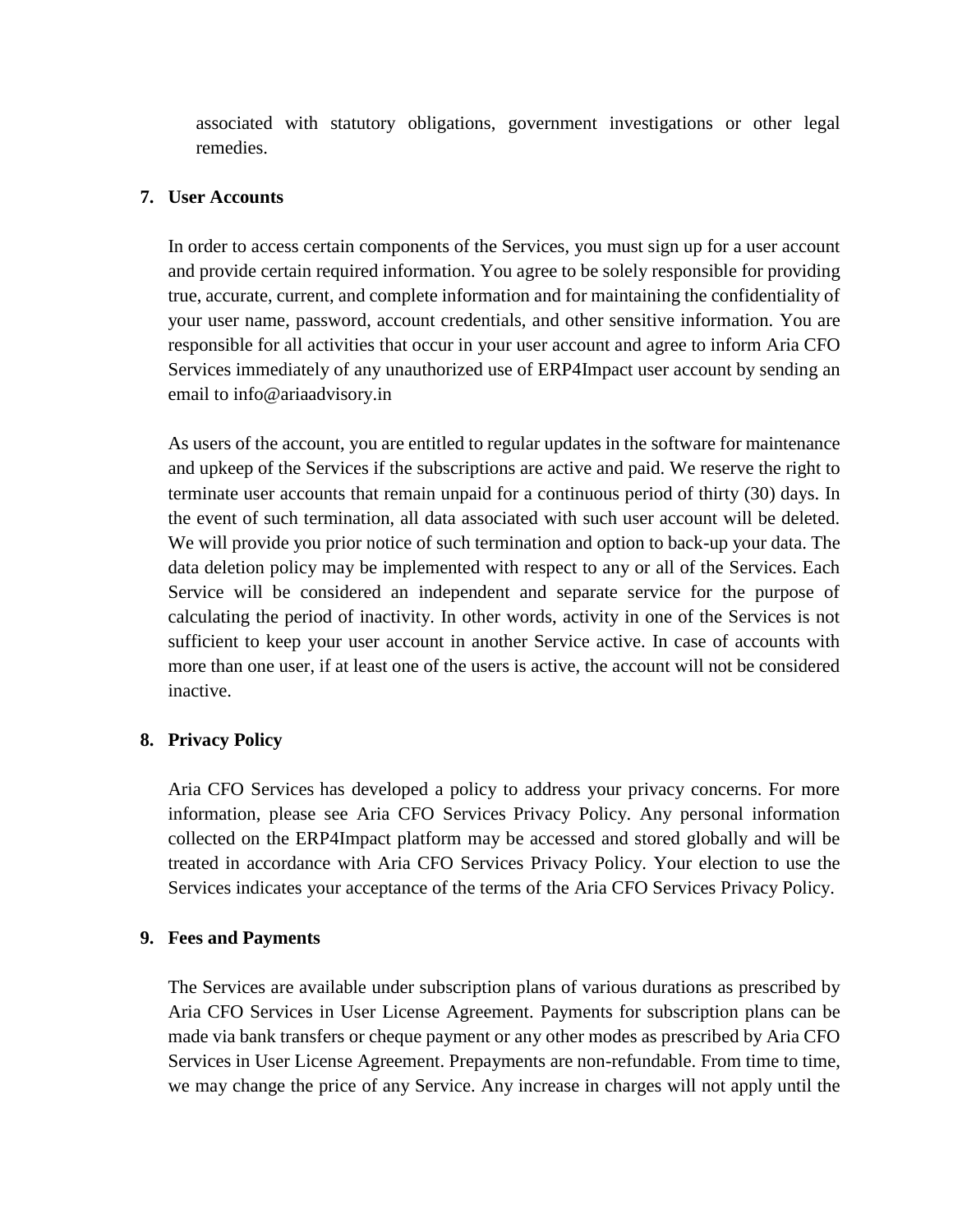expiration of your then-current billing cycle. Certain consulting services, support, or other assistance are not included in subscription fees, and will be billed at a separate rate.

#### **10. Enforcement of Agreement**

Aria CFO Services reserves the right to suspend the provision of ERP4Impact Services or take other appropriate remedial action to address actual or suspected violations of this Terms. Aria CFO Services reserves the right to remove any content from ERP4Impact Services that it determines, at its reasonable discretion, may be illegal, tortious, or infringing on the rights of a third party. If you become aware of any activity that violates these Terms, you agree to promptly notify Aria CFO Services of any such violation and take all necessary action to cease such violation. Violations or suspected violations of this agreement shall be immediately reported to info@ariaadvisory.in.

#### **11. Third Party websites, content, products and services**

The ERP4Impact platforms may provide links to web sites and access to content, products and services of third parties, including users, advertisers, affiliates and sponsors. Aria CFO Services is not responsible for third party content provided on or through the platforms or for any changes or updates to such third party sites, and you bear all risks associated with the access to, and use of, such web sites and third party content, products and services.

## **12. User Generated Content**

You may transmit or publish content created by you using any of the Services or otherwise. However, you shall be solely responsible for such content and the consequences of its transmission or publication. If you are a publisher of news and current affairs content as defined under Information Technology (Intermediary Guidelines and Digital Media Ethics Code) Rules 2021, you shall furnish details to the Ministry of Information and Broadcasting as required by rule 18. Any content made public will be publicly accessible through the internet and may be crawled and indexed by search engines. You are responsible for ensuring that you do not accidentally make any private content publicly available. Any content that you may receive from other users of the Services, is provided to you "AS IS" for your information and personal use only and you agree not to use, copy, reproduce, distribute, transmit, broadcast, display, sell, license or otherwise exploit such content for any purpose, without the express written consent of the person who owns the rights to such content. In the course of using any of the Services, if you come across any content with copyright notice(s) or any copy protection feature(s), you agree not to remove such copyright notice(s) or disable such copy protection feature(s) as the case may be. By making any copyrighted/copyrightable content available on any of the Services you affirm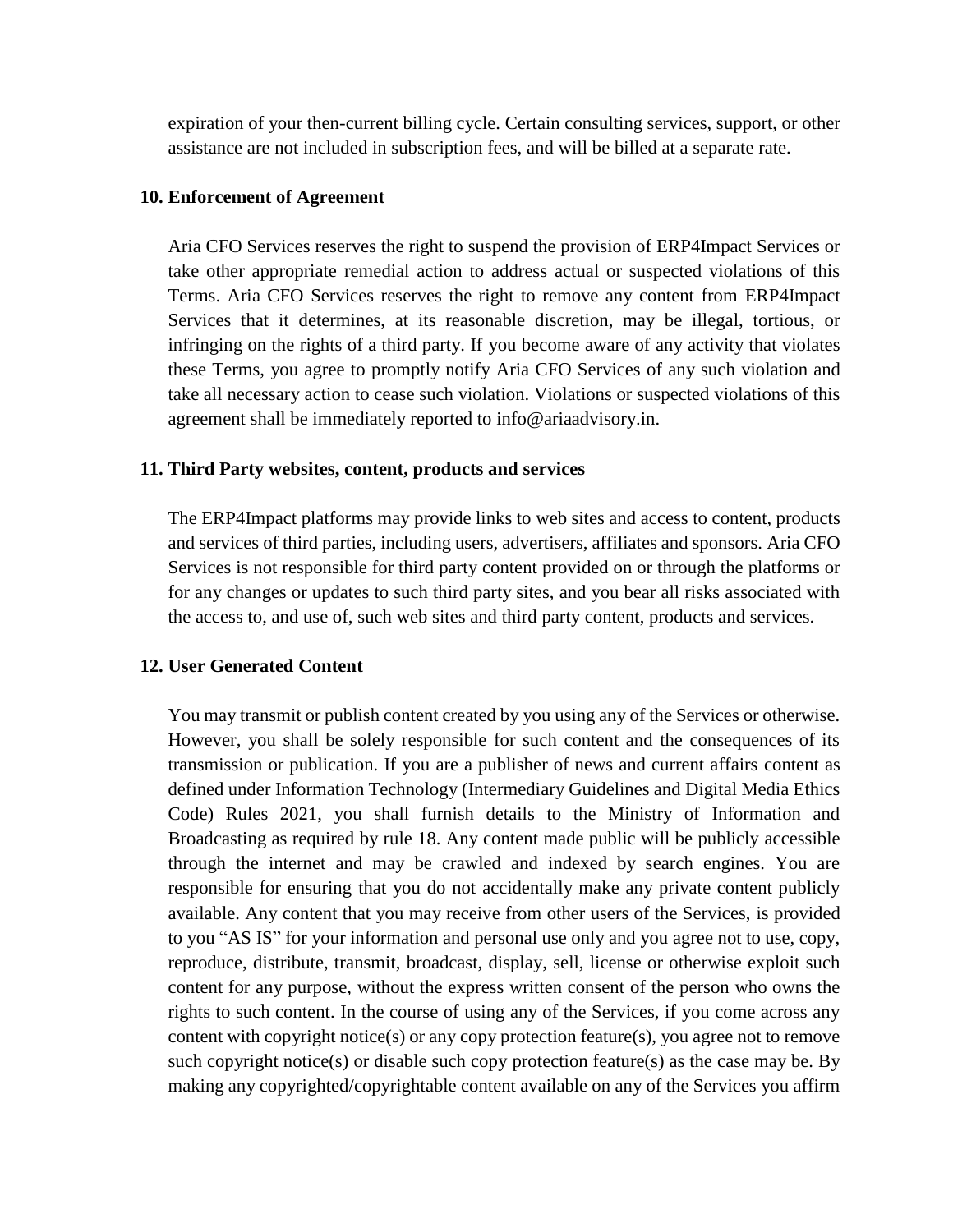that you have the consent, authorization or permission, as the case may be from every person who may claim any rights in such content to make such content available in such manner. Further, by making any content available in the manner aforementioned, you expressly agree that Aria CFO Services will have the right to block access to or remove such content made available by you if Aria CFO Services receives complaints concerning any illegality or infringement of third party rights in such content. By using any of the Services and transmitting or publishing any content using such Service, you expressly consent to determination of questions of illegality or infringement of third party rights in such content by the agent designated by Aria CFO Services for this purpose.

## **13. Trademark**

You agree not to display or use, in any manner, the Aria CFO Services trademarks, without Aria CFO Services' prior permission.

#### **14. Intellectual Property**

Aria CFO Services and its licensors, as the case may be, own all right, title and interest in and to the Aria CFO Services Intellectual Property. Subject to the limited rights expressly granted hereunder, Aria CFO Services reserves all rights, title and interest in and to the Aria CFO Services Intellectual Property. No rights are granted to you other than as expressly set forth herein.

#### **15. Disclaimer of Warranties**

Aria CFO Services make no representations about the suitability, reliability, availability, timeliness, and accuracy of the information, software, products, services and related graphics contained on the ERP4Impact platforms for any purpose. To the maximum extent permitted by applicable law, all such information, software, products, services and related graphics are provided "as is" without warranty or condition of any kind. Aria CFO Services hereby disclaims all warranties and conditions with regard to this information, software, products, services and related graphics, including all implied warranties or conditions of merchantability, fitness for a particular purpose, title and non-infringement.

#### **16. Limitation of Liability**

You agree that Aria CFO Services shall, in no event, be liable for any consequential, incidental, indirect, special, punitive, or other loss or damage whatsoever or for loss of business profits, business interruption, computer failure, loss of business information, or other loss arising out of or caused by your use of or inability to use the service, even if Aria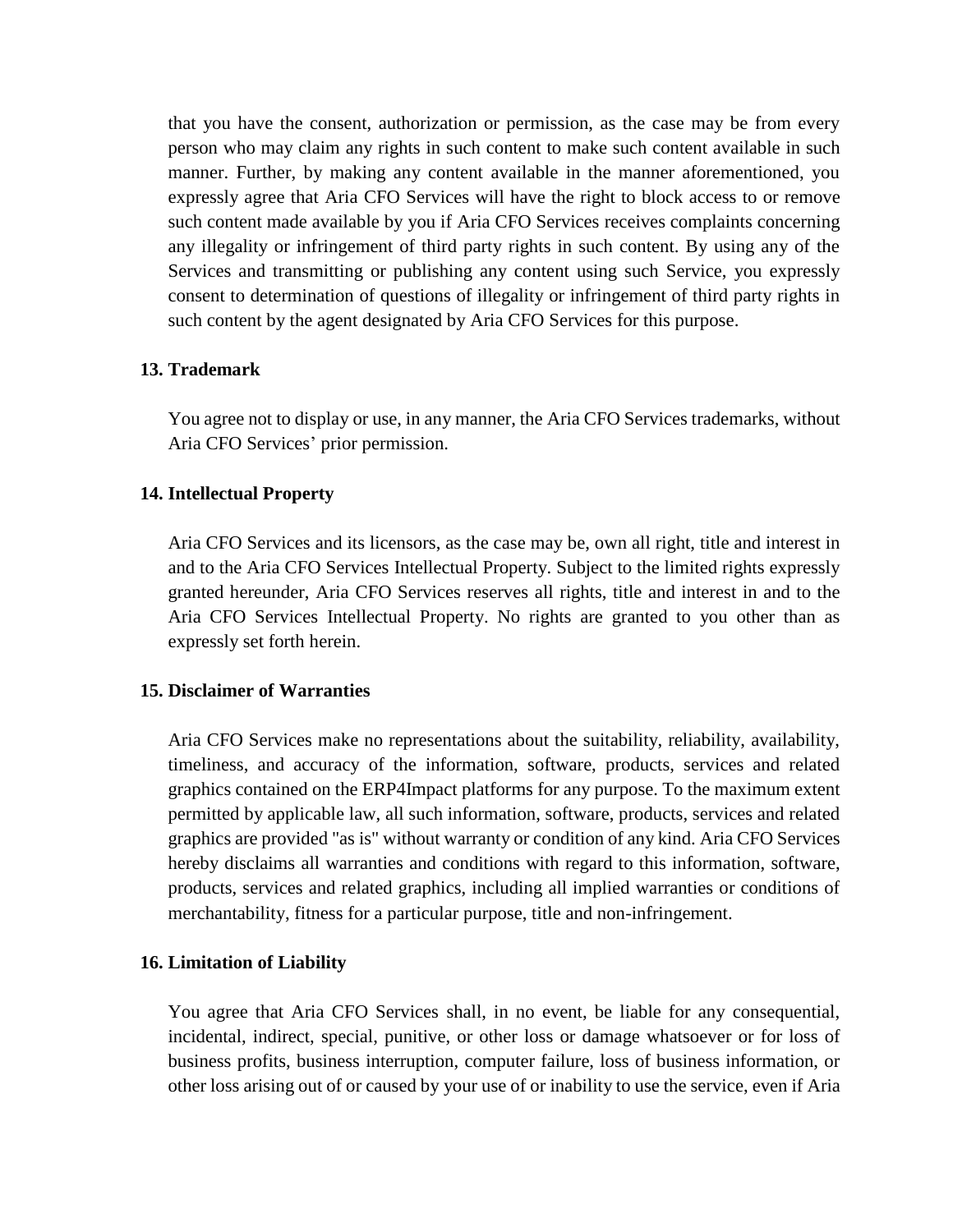CFO Services has been advised of the possibility of such damage. In no event shall Aria CFO Services'entire liability to you in respect of any service, whether direct or indirect, exceed the fees paid for the given financial year by you towards such service.

#### **17. Indemnification**

You agree to indemnify and hold harmless Aria CFO Services, its officers, directors, employees, suppliers, and affiliates, from and against any losses, damages, fines and expenses (including attorney's fees and costs) arising out of or relating to any claims that you have used the Services in violation of another party's rights, in violation of any law, in violations of any provisions of the Terms, or any other claim related to your use of the Services, except where such use is authorized by Aria CFO Services.

#### **18. Monitoring**

Aria CFO Services has no obligation to monitor the platforms or screen the content that is shared. However, Aria CFO Services reserves the right to review and to monitor all use of and activity on the platforms, and to remove or choose not to make available on or through the platforms any content in its sole discretion.

#### **19. Suspension and Termination**

Aria CFO Services may, in its sole discretion, at any time discontinue providing or limit access to the Services. You agree that Aria CFO Services shall not be liable to you or any third-party for any termination or limitation of your access to, or use of the platforms or any content, including Content that you may have shared.

#### **20. Severability**

If any provision of these Terms, or the application thereof, is found invalid or unenforceable, that provision will be amended to achieve as nearly as possible the intended effect of the original provision and the remainder of these Terms will remain in full force.

## **21. Governing Law**

Any controversy or claim arising out of or relating to the Terms shall be settled and adjudicated exclusively by the courts of Mumbai in accordance with the laws of India without regard to conflict of law principles.